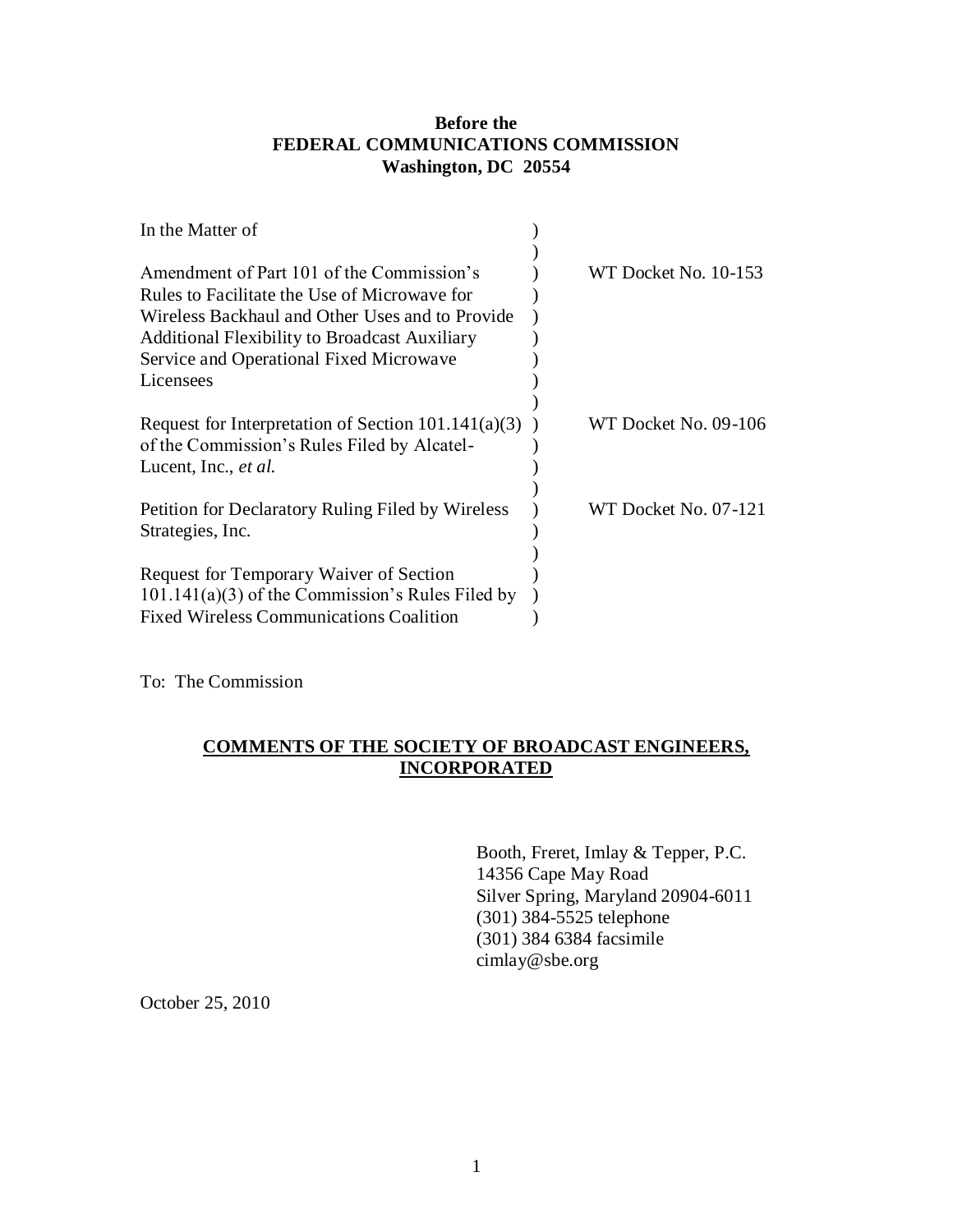## **I. Introduction and Background**

1. The Society of Broadcast Engineers, Incorporated ("SBE")<sup>1</sup> respectfully

submits its Comments in response to the Commission's *Notice of Proposed Rulemaking* 

*and Notice of Inquiry* in the above-captioned proceeding.<sup>2</sup> The Notice proposes "to

remove regulatory barriers to the use of spectrum for wireless backhaul and other point-

to-point and point-to-multipoint communications" by "updating regulatory classifications

that may not have kept pace with the evolution of converged digital technologies."

Specifically, the Commission proposes:

(1) to allow Fixed Service (FS) operations to have access to the bands 6875-7125 MHz and 12700-13200 MHz, currently allocated to the Broadcast Auxiliary Service (BAS) and the Cable TV Relay Service (CARS);

(2) to eliminate the "final link" rule, which currently prohibits broadcasters from using FS stations as the final radiofrequency (RF) link in the chain of distribution of program material to broadcast stations (thus allowing broadcasters to become licensed in FS bands);

(3) to modify the Part 101 rules governing minimum payload capacity, so as to permit temporary operations below the minimum capacity under certain circumstances; and

(4) to relax the standards for antenna performance in these bands.

There are other changes of less direct impact on broadcasters in this proceeding as well.

The Commission asserts that these rule changes will permit an increase in opportunities

for users of point-to-point and point-to-multipoint services while at the same time

protecting established license holders who are already using these bands.

<sup>&</sup>lt;sup>1</sup> SBE is the national association of broadcast engineers and technical communications professionals, with more than 5,000 members worldwide.

<sup>2</sup> *Notice of Proposed Rulemaking and Notice of Inquiry*, WT Docket Nos. 10-153, 09-106 and 07-121, FCC 10-146, 25 FCC Rcd. 11246, 75 Fed. Reg. 52186 (rel. August 5, 2010) (the "*Notice*").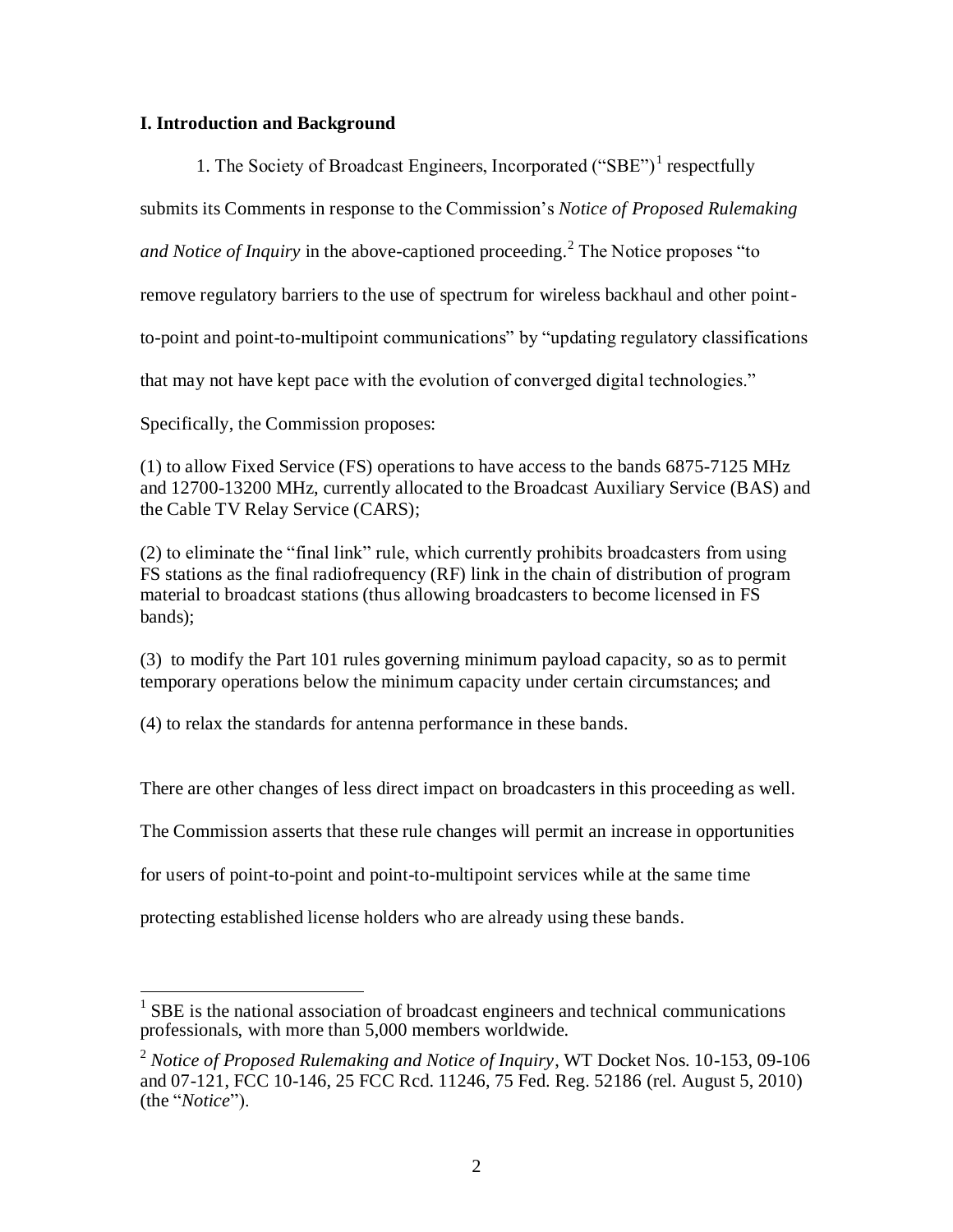2. The specific bands at issue in this proceeding, 6875-7125 MHz (commonly referred to as the "7 GHz band") and 12,700-13,200 MHz (commonly referred to as the "13 GHz band") are in active daily use for fixed, mobile, temporary fixed and aeronautical mobile applications in virtually all television markets, at all times of the day and night.<sup>3</sup> Because news events are unpredictable in time and geography, and hence the broadcast audience's need to be alerted to these events through electronic news gathering (ENG) operations is and can be done only through real time frequency coordination, increased sharing with FS is extremely difficult. The FS links cannot, given the extent and nature of incumbent uses, have a substantial degree of reliability in this environment. 4

3. In summary, SBE's position in this proceeding is threefold: (1) coordination of BAS and FS operations on a co-channel basis is impractical and incompatible from both the FS and the BAS perspectives, and technical rules changes which contribute to the incompatibility should not be enacted; (2) the Part 101 prior coordination notice (PCN) frequency coordination process is flawed as it pertains to Part 74 BAS facilities, and it is impractical for use in general in the 7 and 13 GHz Bands; and (3) while elimination of the "final link rule" is of some potential value in increasing the efficient deployment of the FS allocations, it is of very limited value to BAS licensees and is not a sufficient *quid pro quo* for the creation of incompatible sharing in the 7 and 13 GHz Bands.

4. SBE suggests that the Commission is overly optimistic about the chances of compatible FS and BAS/CARS sharing in the 7 and 13 GHz bands. Any effort to overlay

 $\overline{a}$ 

 $3$  These applications include television pickup, television studio-to-transmitter links, television relay stations, and CARS stations.

<sup>&</sup>lt;sup>4</sup> It is SBE's understanding that the FS links are coordinated with reference to co-channel stations at distances of up to 250 miles in some cases.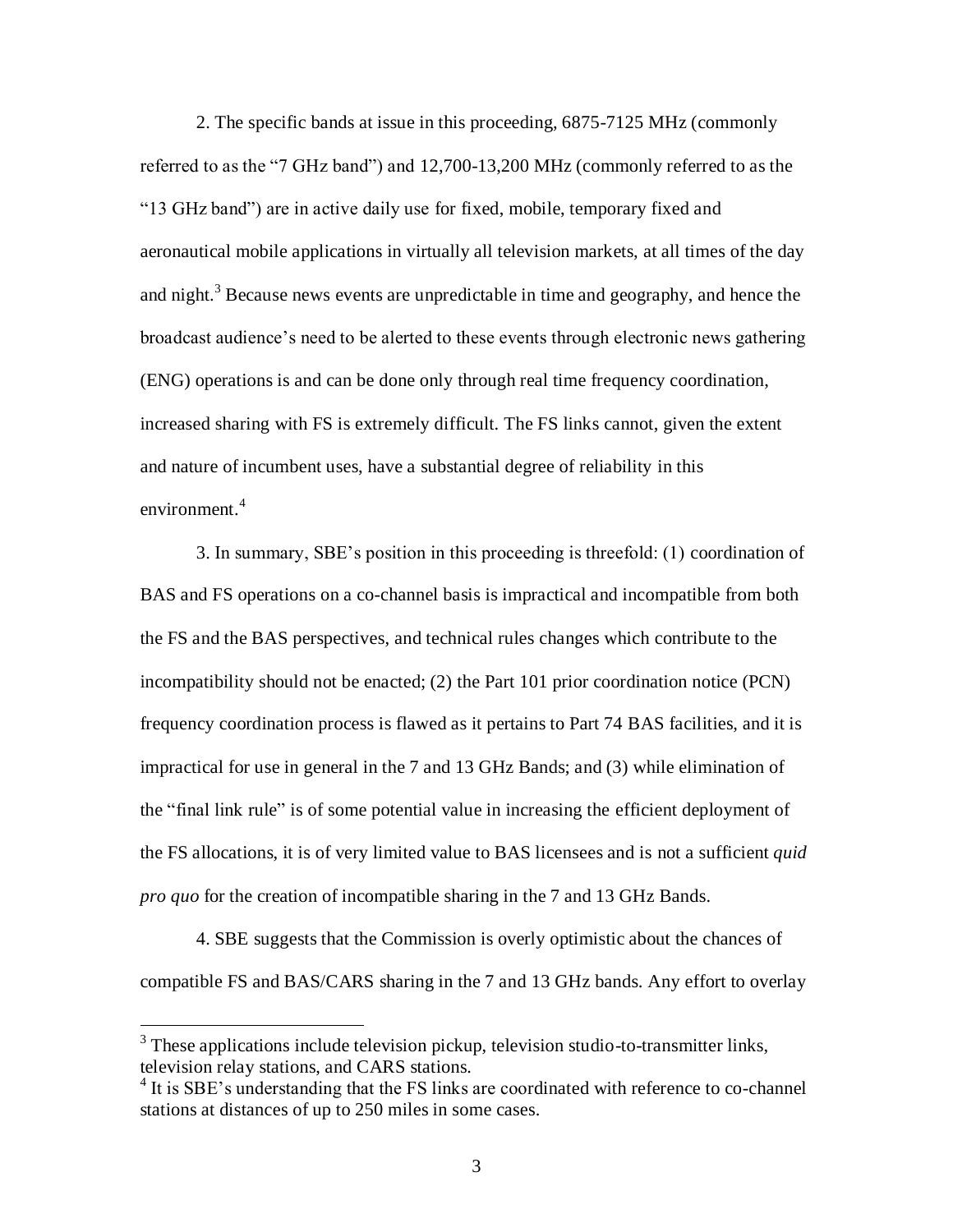fixed, point-to-point assignments on an inter-service basis in bands that are already in heavy use daily by incumbent licensees for mobile and temporary fixed operations is exceptionally difficult. The Commission is obligated to insure in the overlay process that there is no substantial disruption of the valuable incumbent services. There are only two ways to accommodate this: One is to accomplish the overlay assignments in a way that is compatible for both the newcomers and the incumbents. The other is to reaccommodate the incumbents in other, replacement spectrum. The Notice suggests that this proceeding is merely a matter of making more efficient use of existing spectrum, but typically in such proceedings, the Commission has tended to gloss over the manifest interference potential from such overlays to incumbent licensees. SBE suggests that is the case here, especially with respect to the interference that will be suffered by FS licensees from ubiquitous, unpredictable mobile and temporary fixed BAS and CARS operation in both the 7 and 13 GHz bands. Neither is the elimination of the "last mile" rule an offsetting opportunity for fixed and mobile BAS and CARS licensees.

5. SBE has "something to say" about this proceeding because it has for many years now conducted a very efficient, local, market-based frequency coordination program involving broadcast auxiliary spectrum. It is aimed not only at BAS and CARS users, but all users of shared spectrum, including LTTS, POFS and Part 90 licensees. The process has been an unqualified success, notwithstanding the fact that it is not specifically mandated by the Commission's Part 74 and/or 101 rules. The reason that it has worked so well among BAS and CARS users is because the licensees in BAS allocations (allocations which are each and all far too small to accommodate all real-time users of the spectrum, including those mobile and temporary fixed users in a given broadcast market)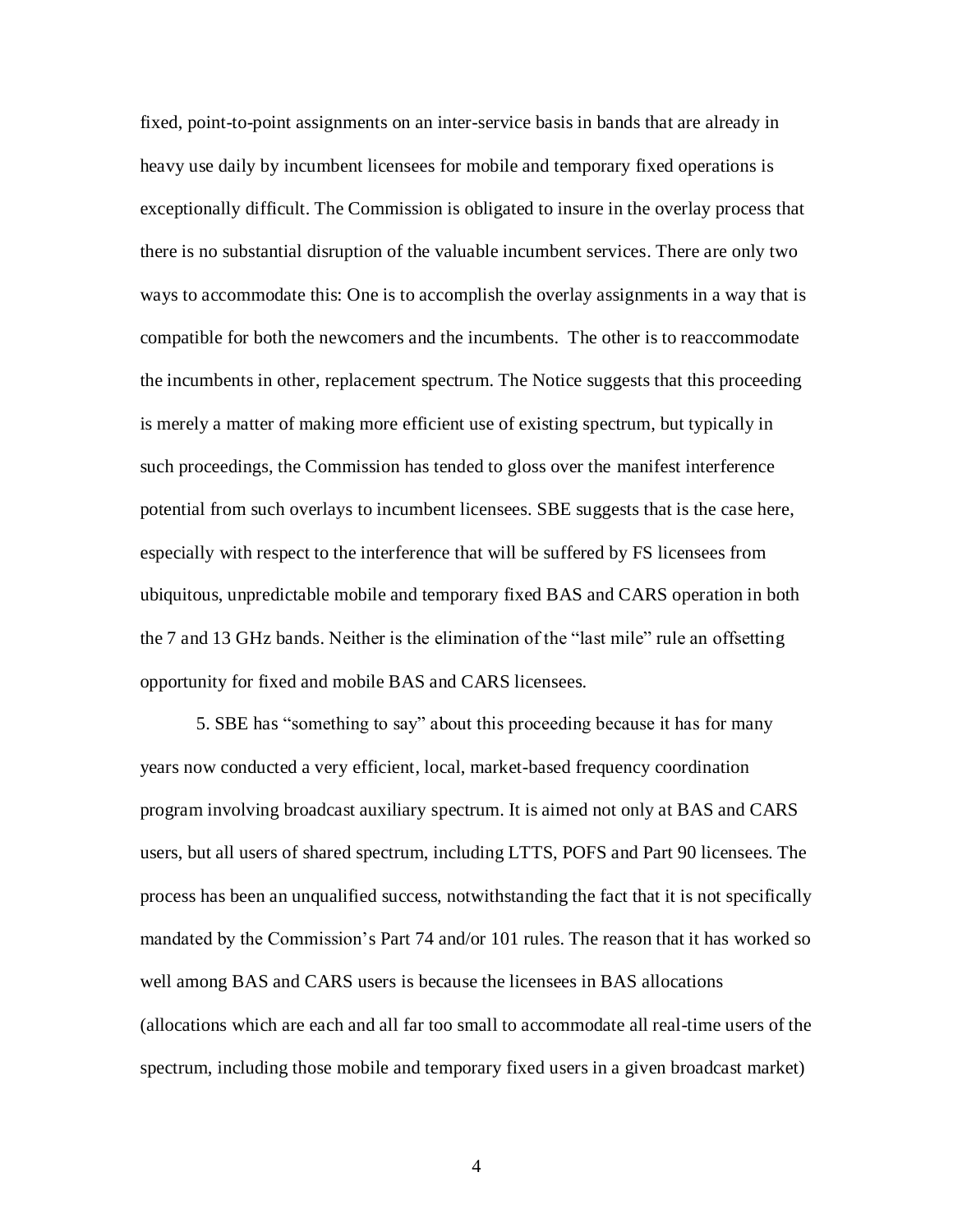are always accommodated. The real-time and near-real-time procedures and coordination mechanisms used by SBE coordinators in their local markets include not only timedivision, co-channel sharing coordinated in real time, but other technical procedures such as cross-polarization of antennas, that are not possible using only interference protection criteria and mechanisms used in the context of Part 101 licensing. Neither are the prior coordination notice procedures that are mandatory for Part 101 facilities (that were, in ET Docket 01-75, made applicable to fixed Part 74 facilities as well) helpful in maximizing efficient, mixed fixed and mobile use of the BAS allocations at issue in this proceeding.

6. It is always challenging to attempt to coordinate fixed and mobile uses in the same bands. It is even more challenging when those uses are inter-service licensees. It is this intermixture that creates technical difficulties in implementing the Commission's proposal in this proceeding. But the prohibitive limitation in this case is the ubiquitous and unpredictable mobile, aeronautical mobile and temporary fixed BAS deployments. Such does not permit much access in these bands for new FS point-to-point links.

### **II. Protection of Fixed Service Stations in the 7 and 13 GHz Bands from Mobile and Temporary Fixed BAS Stations is Impractical.**

7. BAS licensees actively and intensively use the 7 and 13 GHz bands in all markets. These bands are certainly used for fixed point-to-point operation, which is functionally similar to fixed, point-to-point FS operation. However, the bands are also used extensively<sup>5</sup> in mobile ENG and temporary fixed operation for video coverage of newsworthy events, including sporting events and breaking news. There are at 7 and 13

 $<sup>5</sup>$  The bands are used in this manner in lieu of or in addition to the severely overcrowded</sup> 2025-2110 MHz ("2 GHz") band and the 2450-2500 MHz ("2.5 GHz") band, both of which are used for longer path length BAS operations.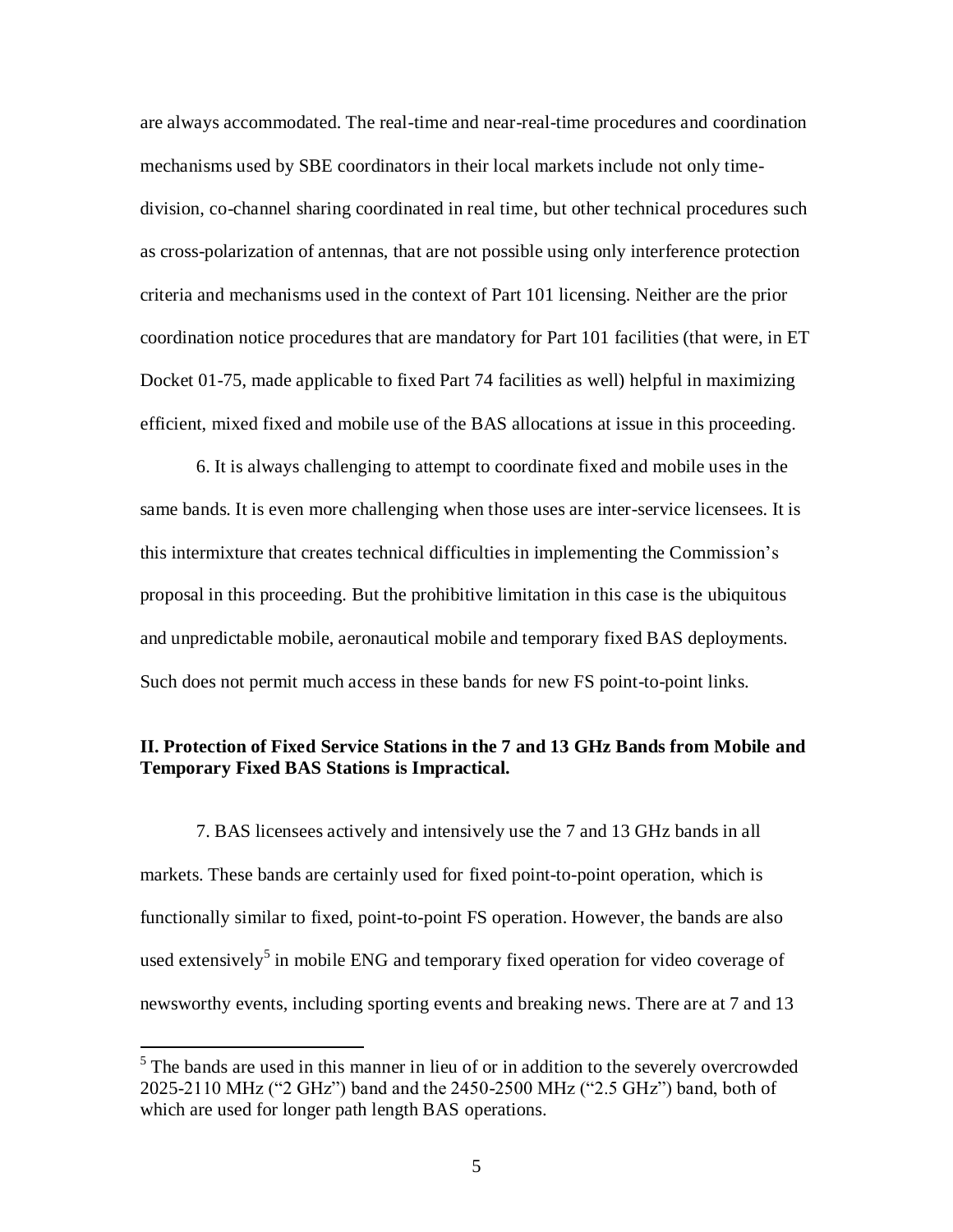GHz both mobile TV pickup operations and fixed, temporary relay stations in use for events and electronic news gathering (ENG) operations. BAS fixed facilities and receive sites for temporary fixed facilities can be located in the Commission's database, but temporary receive sites are not. Only recently has the Commission (at SBE's request) reconfigured its ULS database to allow the registration by BAS licensees of fixed receive sites for TV pickup stations. While these fixed receive sites can now be registered in the database, not all broadcast licensees have yet completed such registration. That process is ongoing. Therefore, any assumptions that the Commission has made about the relative occupancy of the 7 and 13 GHz bands in reliance on that ULS database are based on incomplete and hence inaccurate data. Furthermore, temporary fixed receive sites near news events or any large-scale televised event for relay to fixed receive sites are not going to be found anywhere except in the SBE market coordinator's database, which is updated in real time, often multiple times in a given 24-hour period. From the Commission's perspective, the efficiencies created by the SBE's local market, real-time and near-real-time coordination processes are invisible, and it is understandable that the Commission, in formulating its assumptions about the feasibility of sharing between FS and BAS mobile operations, would not have considered the sharing difficulties in this context which are actually created by the Notice proposal.

8. Principal among the numerous obstacles to the addition of interference-free Part 101 FS facilities in the 7 and 13 GHz bands is that, because mobile BAS operates at unpredictable locations (because all ENG and even many planned events require news coverage at unpredictable locations and times) co-channel FS stations will receive interference from these mobile facilities and there will be no good way to address it in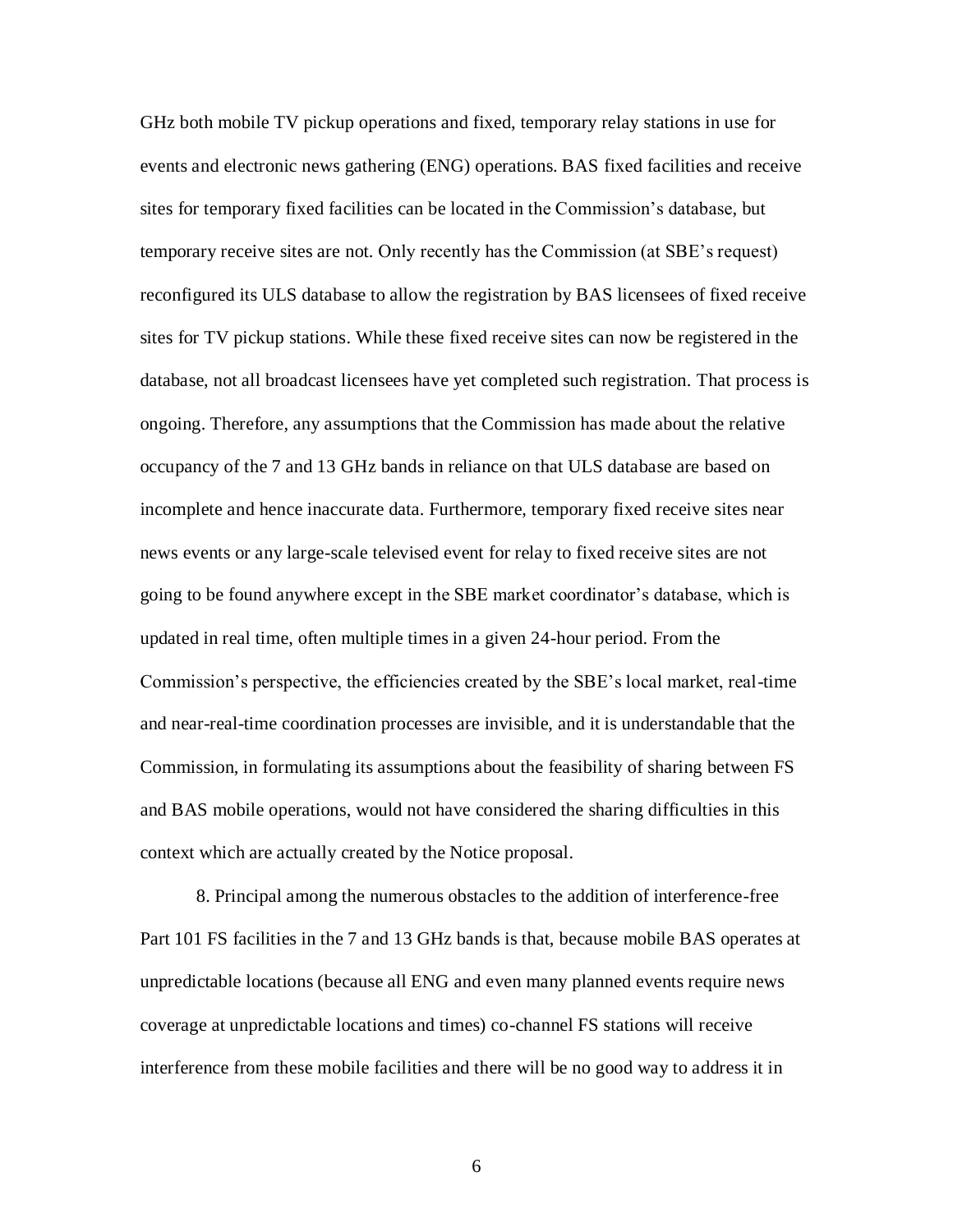real time. BAS users have carefully arranged "home channel" type plans which can be implemented to avoid interference to fixed BAS facilities from temporary fixed ENG operations. But this is not easily done with inter-service fixed and mobile sharing. The Notice, at paragraph 15, asks whether the Commission should make identification in the database of receive-only sites associated with TV pickup stations mandatory in the 7 GHz band. While it is necessary to have an accurate list of all receive sites, those used on a temporary basis in connection with itinerant TV pickup operation cannot be expected to be registered in the database, but on the other hand must be protected from interference as well, in order to allow ENG, and event news coverage and sporting event coverage. The time periods of such special events covered by temporary fixed TV Pickup facilities vary. ENG operations are typically short, but can last for several days, such as natural disaster recovery. Planned events, which necessitate TV pickup operations such as political conventions, baseball playoff series, etc. involve potentially many days or weeks.

#### **III. Coordination of BAS and FS Operations on a Co-Channel Basis is Impractical, and Technical Rules Should not Contribute to the Incompatibility.**

9. Furthermore, the coordination process for BAS and CARS fixed operations and FS operations is complicated and uniquely difficult. There are several reasons for this. One is that the Commission's database does not distinguish between the typical BAS fixed receive sites which use receive antennas with 360-degree steerable coverage, so as to be able to receive mobile or temporary fixed transmitter signals, and those which use fixed directional antennas. So, any BAS receive site would have to be protected on a licensed basis in a 360-degree arc for many miles from each receive site. The Commission proposes at paragraph 20 of the Notice to implement a minimum path length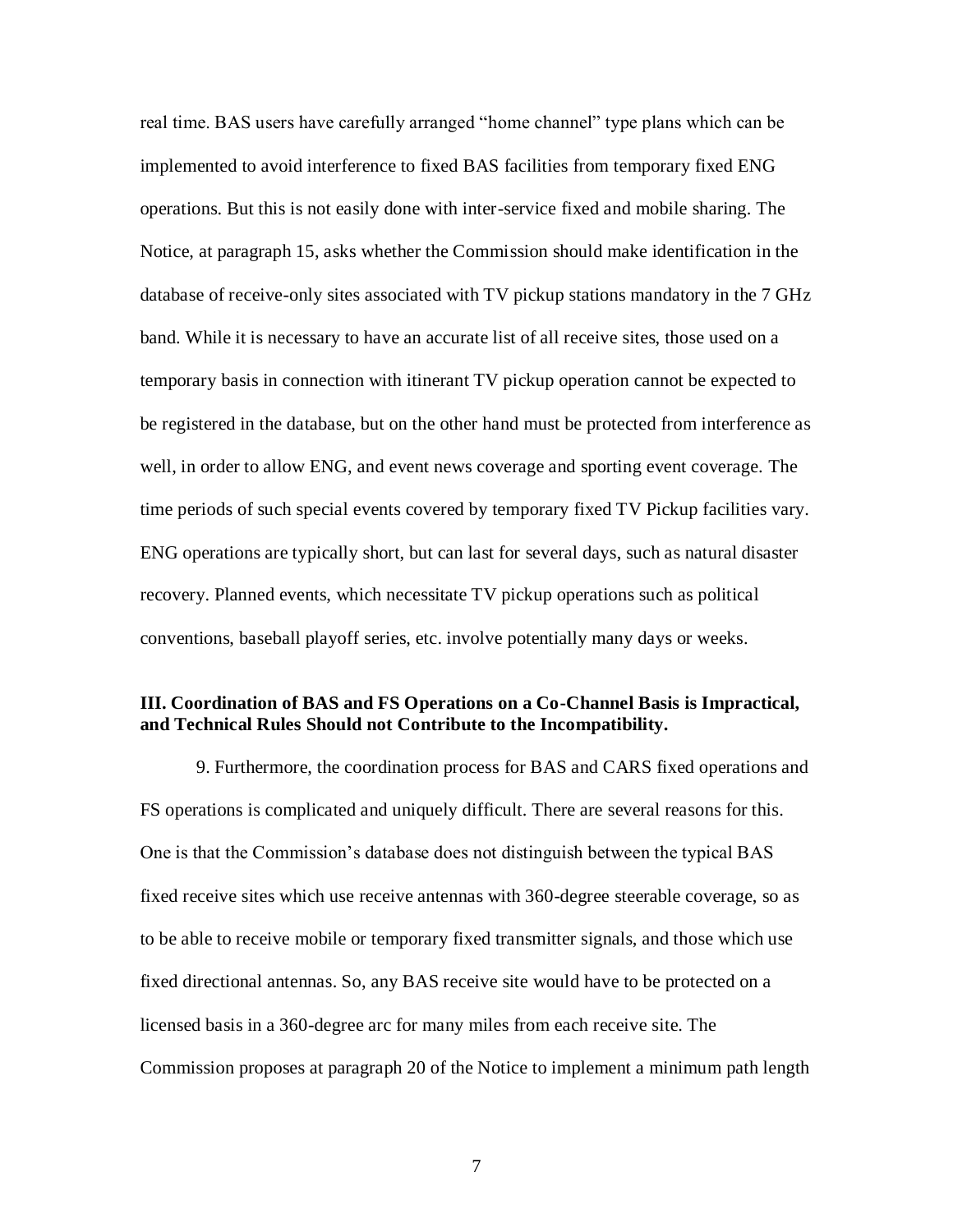of 17 kilometers at 7 GHz, so it is apparent that the interference protection contour for a BAS TV pickup receive site would have to be relatively large, thus precluding much FS operation in most television markets.

10. The preclusion effect for new TV Pickup operations in allowing FS operations in the 7 and 13 GHz bands is substantial. In fact, proposed Section  $74.602(a)(i)$  in the Appendix to the Notice indicates that, while existing TV pickup operation will be protected from new FS operation, future TV pickup operation will be on a *co-equal basis* with FS and will have to protect FS operation from interference. Because there is no way to guarantee interference protection to a FS station from a BAS TV pickup facility as a practical matter, future TV pickup operation is effectively precluded by the proposed rules. Likewise, as discussed above, there is no good way for FS stations to prevent interference to BAS temporary receive sites. This is not something that even SBE market coordinators can address; the vastly different applications make cochannel operation of FS links and BAS TV pickup operations constitute a fundamental incompatibility. And, the Part 101 coordination procedure is virtually useless in this context, as is more fully discussed below.

11. At paragraph 20 of the Notice, among other technical rules suggested, the Commission proposes in effect to reduce the size of FS antennas used in the 7 GHz band henceforth. The effect of antenna size reduction in this context is that those antennas will utilize a wider beamwidth in any given aziumuth. This will in turn result in a greater likelihood of interference to both ENG operations and studio-to-transmitter (STL) receive sites. For this reason, SBE suggests that the proposed antenna size reduction be reconsidered and abandoned.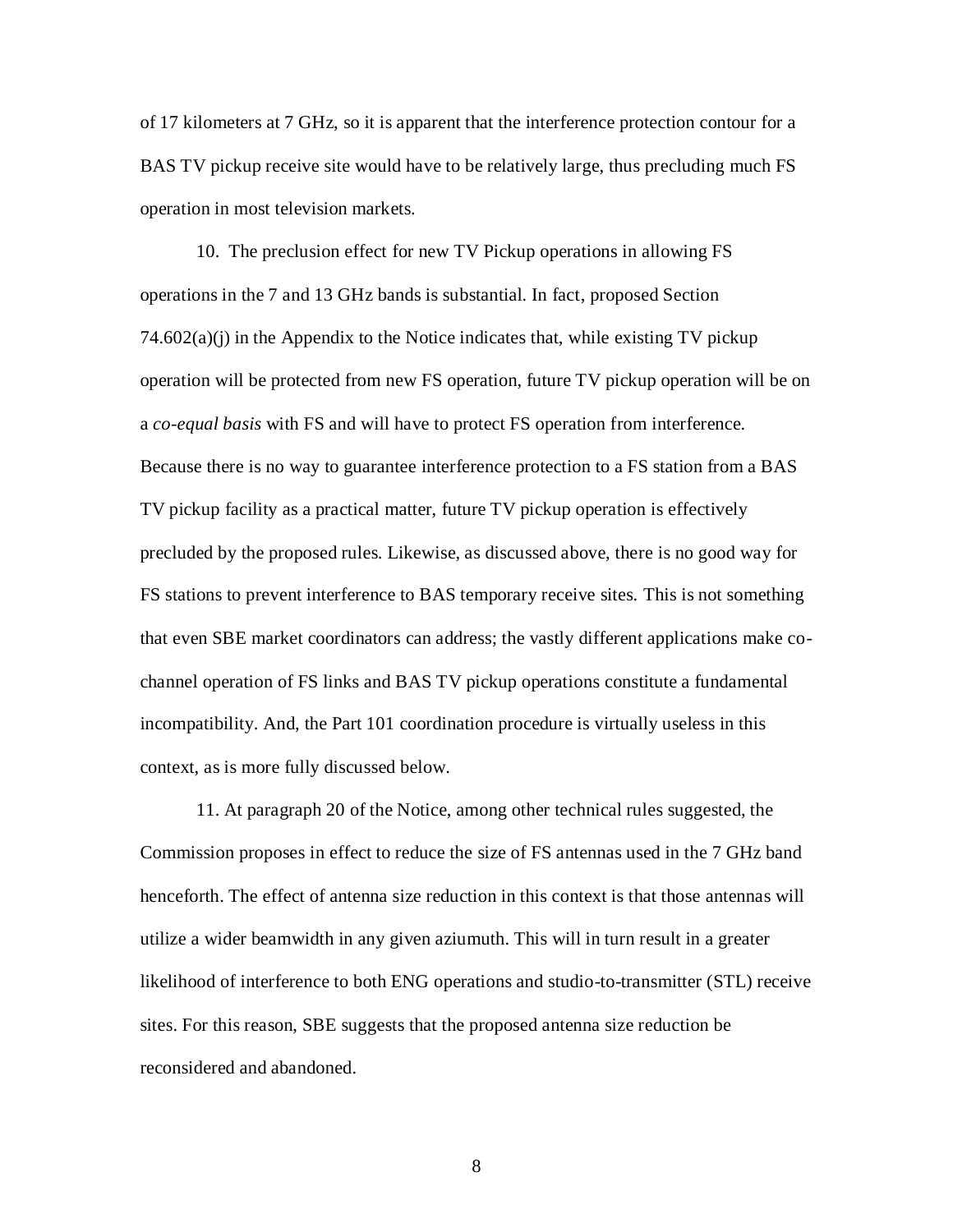12. The Notice asks, in view of the Commission's recent actions allowing 30 megahertz bandwidth channels in the upper 6 GHz band, whether multiple channel bandwidths should be permitted in the 7 and 13 GHz bands. The Commission notes that BAS now uses the traditional 25 MHz channel bandwidths, while CARS uses a combination of 25, 12.5 and 6 MHz channels. Typically now, BAS licensees use COFDM emissions in these bands, and a 12.5 MHz bandwidth is reasonable. Because of the admixture of fixed and temporary fixed operations in this band, however, it is complicated to coordinate multiple bandwidth systems at the same time. It might be helpful to split the existing 25 kHz channels into two, 12.5 kHz channels and to allow stacking of those as necessary.

13. Neither is it feasible to attempt to reduce the incompatibility between BAS operations at 7 and 13 GHz and FS operations in those same bands by segregating channels used for mobile operations from those that are used for fixed operations, creating in essence mobile and fixed subbands. This would result in a substantial reduction in the availability of both bands for TV pickup operation going forward. In many markets, and especially in the largest markets, the 7 GHz band is completely filled with mobile and coordinated fixed operations all of the time. Nor is active use of either band limited to large broadcast and cable markets. The small markets actually use the 7 and 13 GHz bands more intensively than do some larger markets. One reason for this is because satellite news gathering (SNG) is not used as often in smaller television markets as it is in larger markets, and therefore there are fewer alternatives to BAS mobile microwave facilities.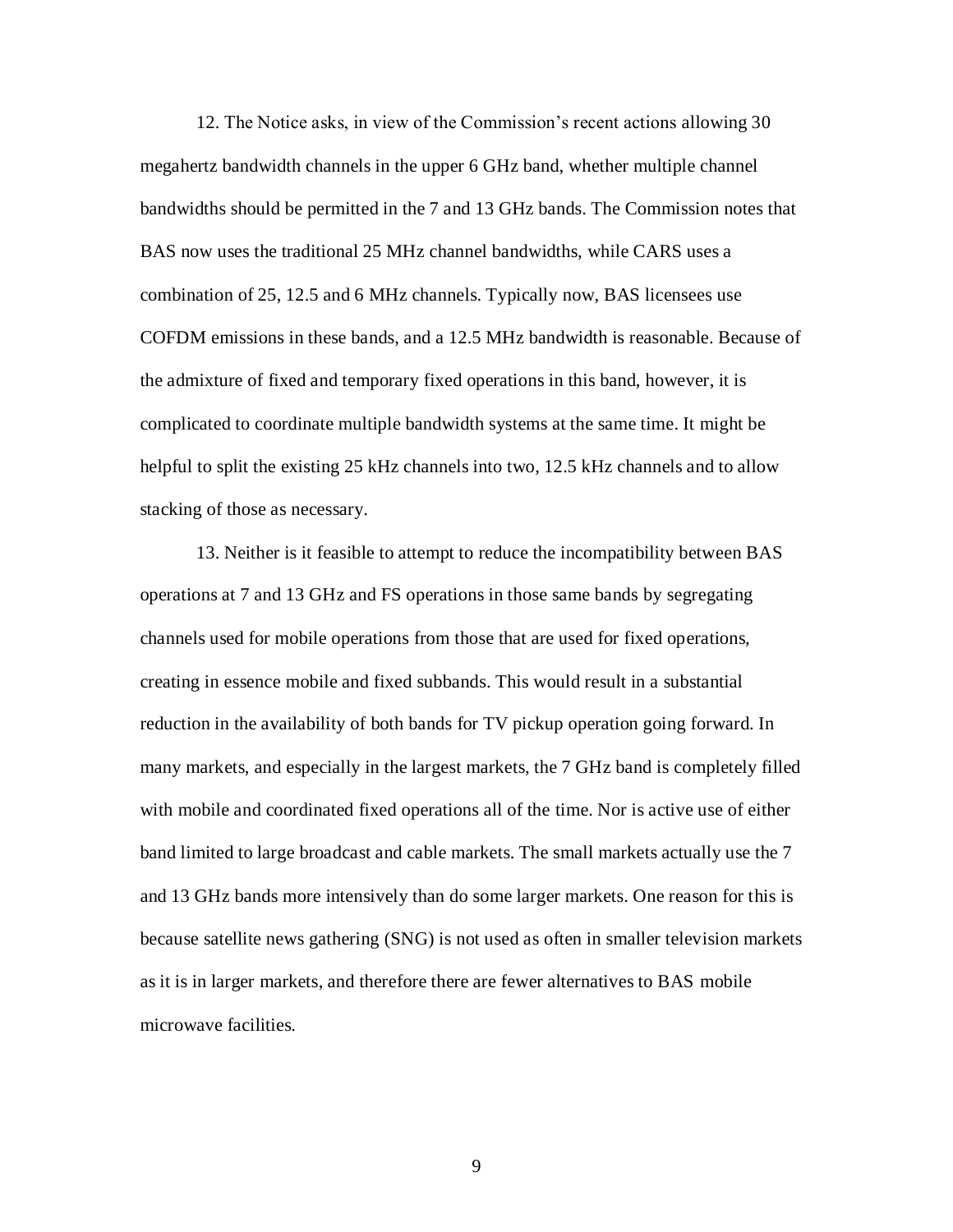14. Finally on this subject, Section 101.141(a)(3) imposes minimum payload capacities (in terms of megabits per second) for various channel sizes in certain Part 101 bands. The Commission proposes to apply those minimum payload capacity rules to the 7 and 13 GHz bands. This reflects a lack of understanding of the nature of BAS use of these two bands. A large number of broadcast stations use 7 and 13 GHz as intercity relay backhauls from distant ENG sites. These links have no content and no modulation on them until a live news shot is tuned in and transmitting. At times, there will be no loading on these links at all. They would be prohibited by the proposed rule change, and yet they are necessary and fundamental to broadcast stations' ENG operations in many areas.

# **IV. The Part 101 PCN Coordination Process is Flawed as it Pertains to Part 74 BAS Facilities and it is Impractical for the 7 and 13 GHz Bands.**

15. As discussed above, the Commission in 2002 in the Part 74 Rewrite Docket <sup>6</sup> applied the Part 101 frequency coordination procedure set forth in Section 101.103 of the Commission's rules to BAS fixed facilities.<sup>7</sup> It does not apply to mobile facilities and it does not apply at all to the 2 GHz BAS band. SBE opposed the adaptation of this process at the time for a number of reasons, not the least of which was that it was a far inferior method of coordinating for license assignment purposes in bands in which there are both

 $\overline{a}$ 

<sup>&</sup>lt;sup>6</sup> See, *Revisions to Broadcast Auxiliary Rules in Part 74 and Conforming Technical Rules for Broadcast Auxiliary Service, Cable Television Relay Service and Fixed Services in Parts 74, 78, and 101 of the Commission's Rules*, Report and Order, FCC 02-298, 17 FCC Rcd. 22979, released November 13, 2002.

 $<sup>7</sup>$  This is commonly referred to as the "PCN" or "prior coordination notice" procedure</sup> because it is premised on a paid coordinator's sending notices to all potentially affected licensees in the market where a proposed fixed link will be added, thus to alert the incumbent licensees to the presence of a newcomer which might cause interference, and to give them a chance to alert the Commission to such potential problems in the licensing context.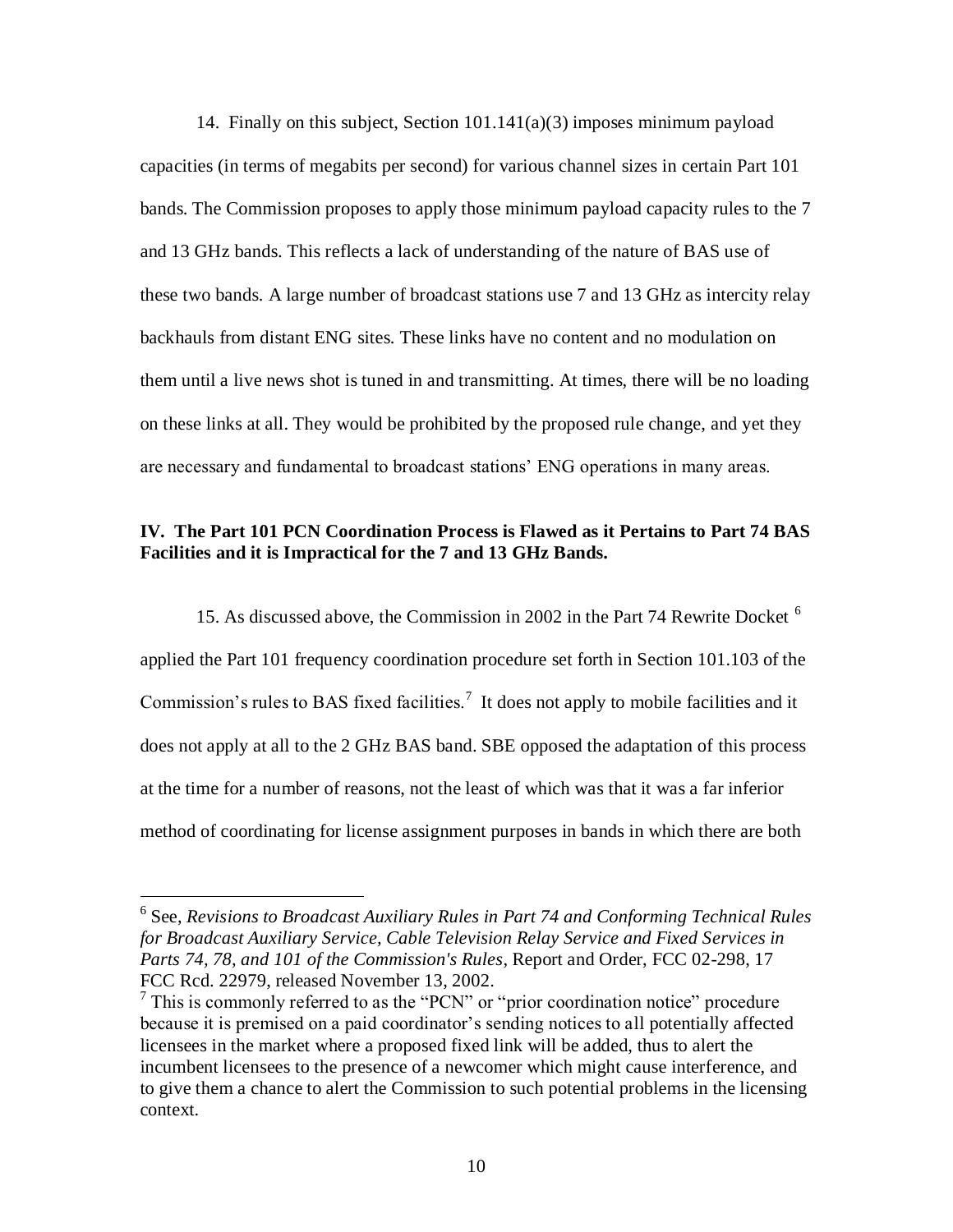mobile/temporary fixed operations and fixed operations. The SBE's local market coordination procedure was far superior, based as it is on the knowledge of a local database administrator and the active, cooperative involvement of local users of shared bands. The SBE coordination procedure works exceptionally well in real-time coordination situations because of these factors. By contrast, eight years of the PCN process has clearly revealed the limitations of this process, most especially for BAS bands in which there are mixed fixed and mobile/temporary fixed operations. The prior coordination process for Part 101 fixed facilities is useless in these contexts in terms of preventing or addressing interference. SBE suggests that the PCN process is inapplicable to the proposed admission of FS facilities in the 7 and 13 GHz band due to the presence of mobile/temporary fixed operations in that band. Real-time, local market coordination is the only workable method of coordination in these bands, given the mixed uses made by incumbent licensees.

16. The Notice proposes to utilize the "existing frequency coordination procedures" for new FS, BAS and CARS stations in the 7 and 13 GHz bands. It asks commenters who believe that relying on existing frequency coordination processes would not adequately address all necessary requirements should propose modifications to that process or alternative processes. It characterizes the 7 GHz band as one where "frequency coordination is not as formalized." The fact is that frequency coordination in the 7 GHz band is far *more* formalized and sophisticated in its processes in local markets. It is, however, not formalized in the Commission's rules. SBE suggests that local market coordination works far more effectively and far more efficiently, and permits a much more intensive use of shared mobile and fixed use bands than does the PCN process. In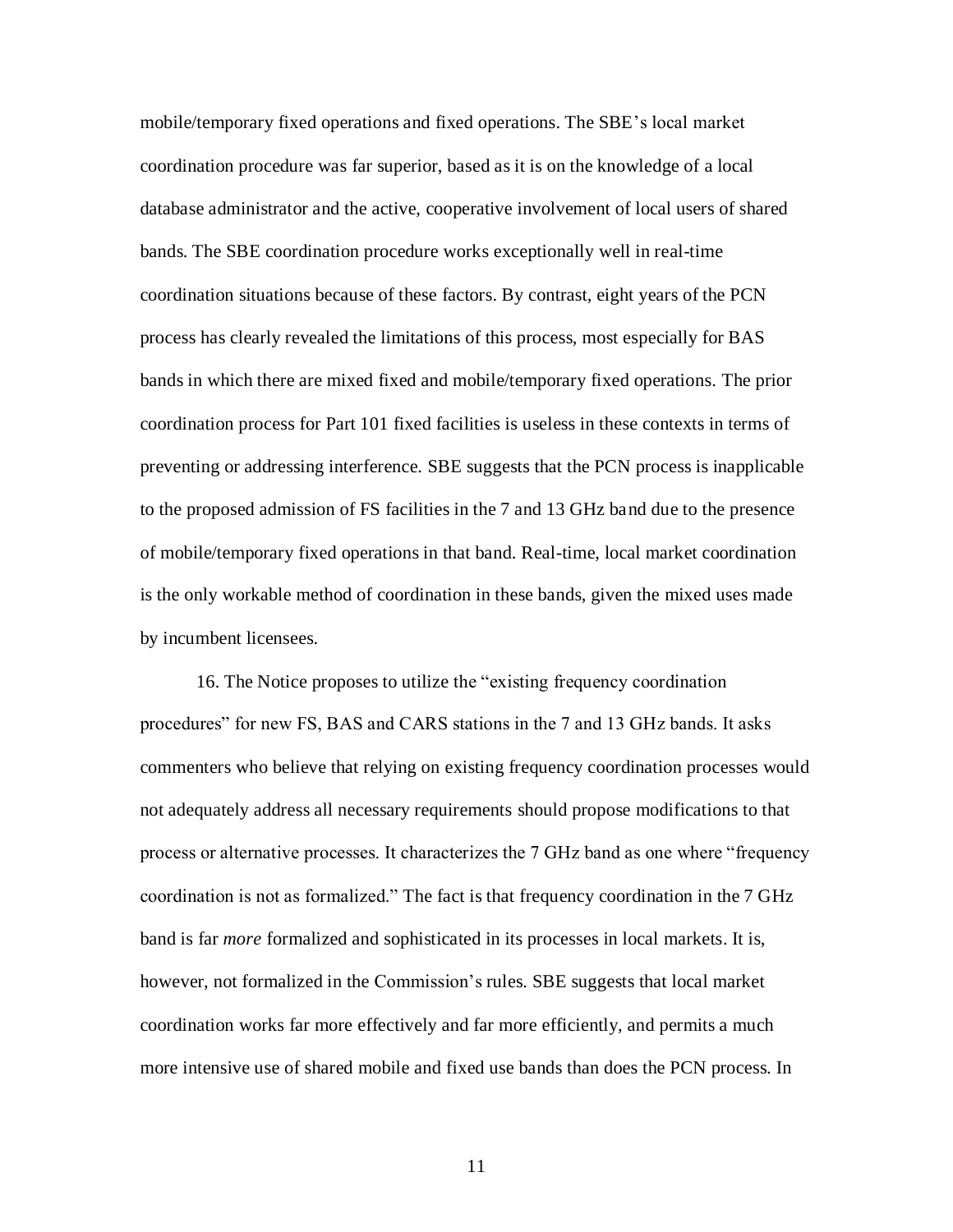fact, SBE would go further than that and suggest that the PCN process adds no value, but does add substantial cost to the licensing process of fixed or temporary fixed facilities in BAS shared allocations. Should the Commission proceed with the proposal to allow FS facilities in the 7 and 13 GHz band despite the technical challenges identified in these comments, it should require all FS licensees to contact the BAS local market coordinator in advance of filing an application for a new FS station for a recommendation of a channel least likely to result in interference, and to adhere to that recommendation in any application they file.

17. The PCN coordination process in bands that include mobile or temporary fixed operation creates the illusion of coordination and interference avoidance, but little else. The process is that the database is consulted by a commercial frequency coordinator, but the coordinator has no first-hand knowledge of local market conditions. There may be "paper loading" of the database; there are many, many expired licenses in the database that the coordinators feel obligated to protect; and there are receive sites not actually in the database. These are unknown factors to the PCN coordinator, which simply uses the inherently inaccurate and incomplete ULS database. By contrast, the local market coordinator has intimate knowledge of the actual facilities in use in a local market, and a dynamic database based on that knowledge. The local market coordinator has advance knowledge of itinerant network operations active and to be active in the market and makes recommendations based on licensee-to-licensee contact to (a) maximize use of the scarce BAS spectrum, and (b) minimize interference despite several levels of station overlays.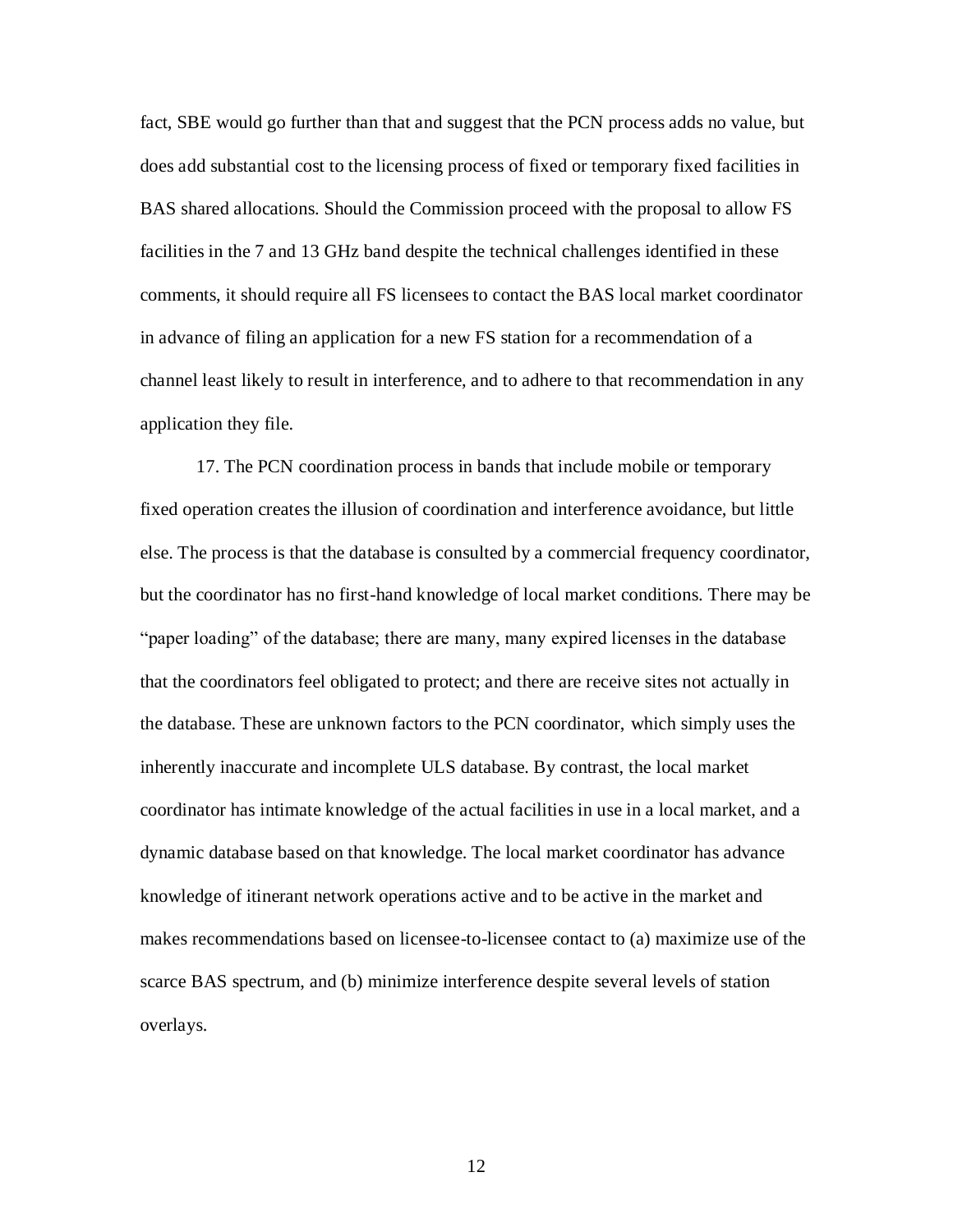18. The PCN process itself does not accomplish what the Commission expected of it with respect to BAS bands. As a practical matter, what the process was designed to do was to have a fixed microwave path engineered by the coordinator based on the coordinator's consultation of a database of other fixed, point-to-point facilities. Once that was engineered, targeted notices would be sent to those licensees who *might actually be affected* by the microwave path or facility being proposed. What happened instead is that coordinators did not engineer the path, or if they did, they recognized that they could not insure against interference because of the use of the ULS database as a premise for the coordination, and so they send PCN notices on a "shotgun" basis to licensees in a given market. At that point, the recipient of the notice, for example, a BAS STL licensee or a mobile licensee, has to determine for itself whether or not a given facility will or might affect that incumbent's facility in the market. So, in effect, the PCN notice does no more than obligate a broadcast engineer for example to conduct its own engineering analysis of every proposal for a new facility in that market. This places on the potential victim of interference from a newcomer facility the obligation to avoid interference, and it gives the newcomer a completely false sense of security, for which that newcomer has incurred a very substantial cost, because the PCN process is not inexpensive. <sup>8</sup>

19. Aside from the inefficiency and lack of utility of the PCN coordination process, and its inferiority to SBE's local market coordination processes in all respects in bands where there are both fixed and mobile or temporary fixed facilities, it does not have the capacity to protect fixed facilities from interference from mobile or temporary

<sup>&</sup>lt;sup>8</sup> The cost of the PCN process is a substantial disincentive to many licensees to modify licenses, thus further contributing to the inaccuracy of the ULS databases, and the process snowballs.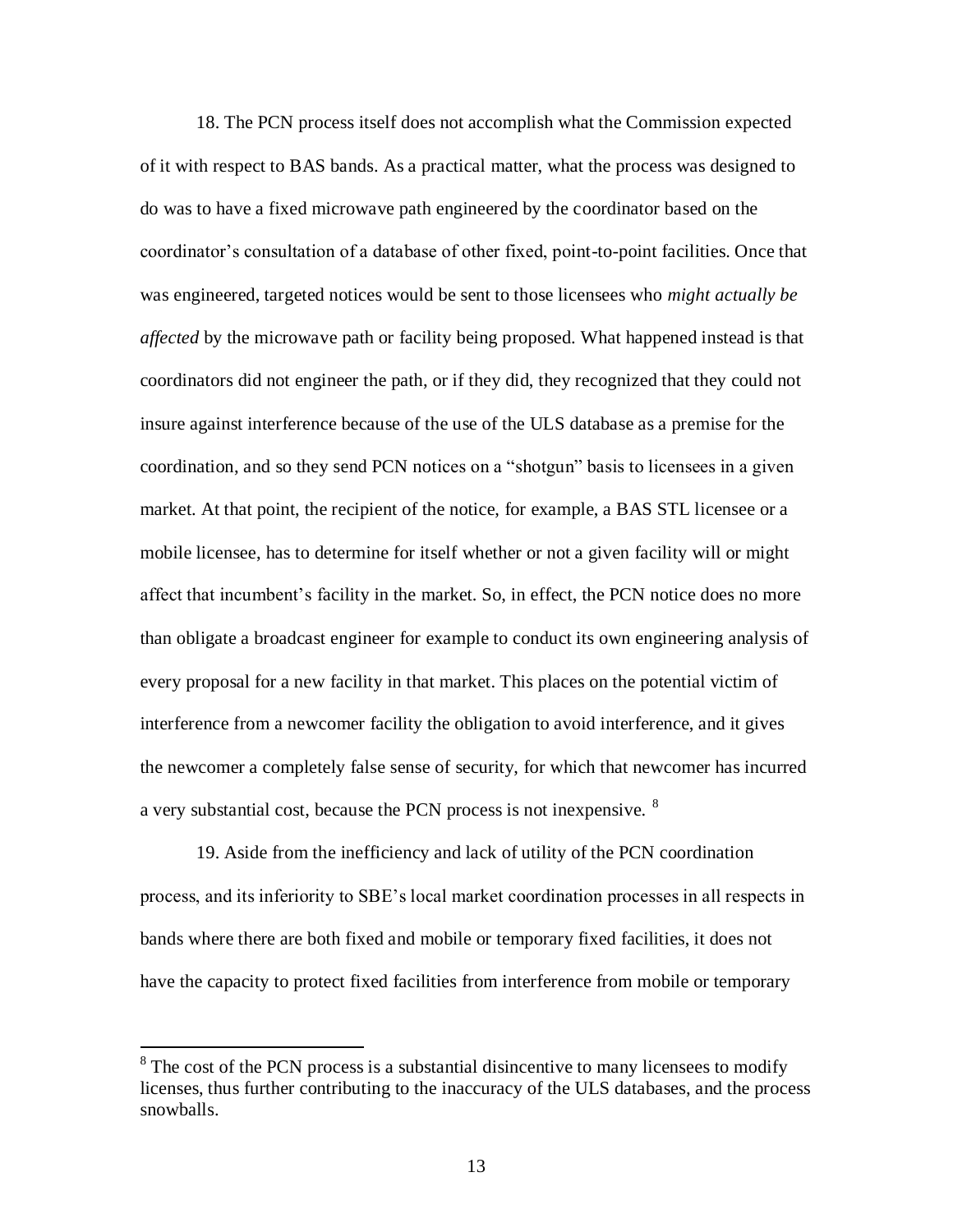fixed facilities, so in the context of the 7 and 13 GHz bands, it is not a workable solution. SBE therefore suggests that any FS and BAS/CARS sharing plan in those bands cannot be premised on the Section 101.103 PCN coordination procedure.

# **V. Eliminating the Final Link Rule, While of Some Value, is not a Sufficient** *Quid Pro Quo* **For Compromising BAS Use of the 7 and 13 GHz Bands.**

20. The Notice encourages broadcasters to comment on the proposal to eliminate the Section  $101.603(a)(7)$  rule that prohibits broadcasters from using a Part 101-licensed stations as the last RF link in the chain of distribution of program material for broadcast stations. The deletion of this rule would permit broadcasters to utilize Part 101 FS bands (where possible) for all fixed BAS purposes. SBE does not oppose this proposal; indeed, SBE agrees that it makes no sense to distinguish between one digital microwave link and another based exclusively on content. However, for the reasons stated above, the practical utility of the proposed rule change is minimal. The FS Part 101 bands are themselves admittedly crowded and it is not a simple matter of engineering a new path for a BAS link. As noted above, many BAS fixed links, given their purposes, would not necessarily comply with minimum payload capacities or the minimum path length requirements at all times because the purposes of the links are different for broadcasters than for other OFS licensees.

#### **VI. Conclusions.**

21. Broadcasters and cablecasters use the 7 and 13 GHz bands for very specific purposes that are not consistent with adding numerous additional FS links on a cochannel basis. The Commission's proposal, which is based on inaccurate and incomplete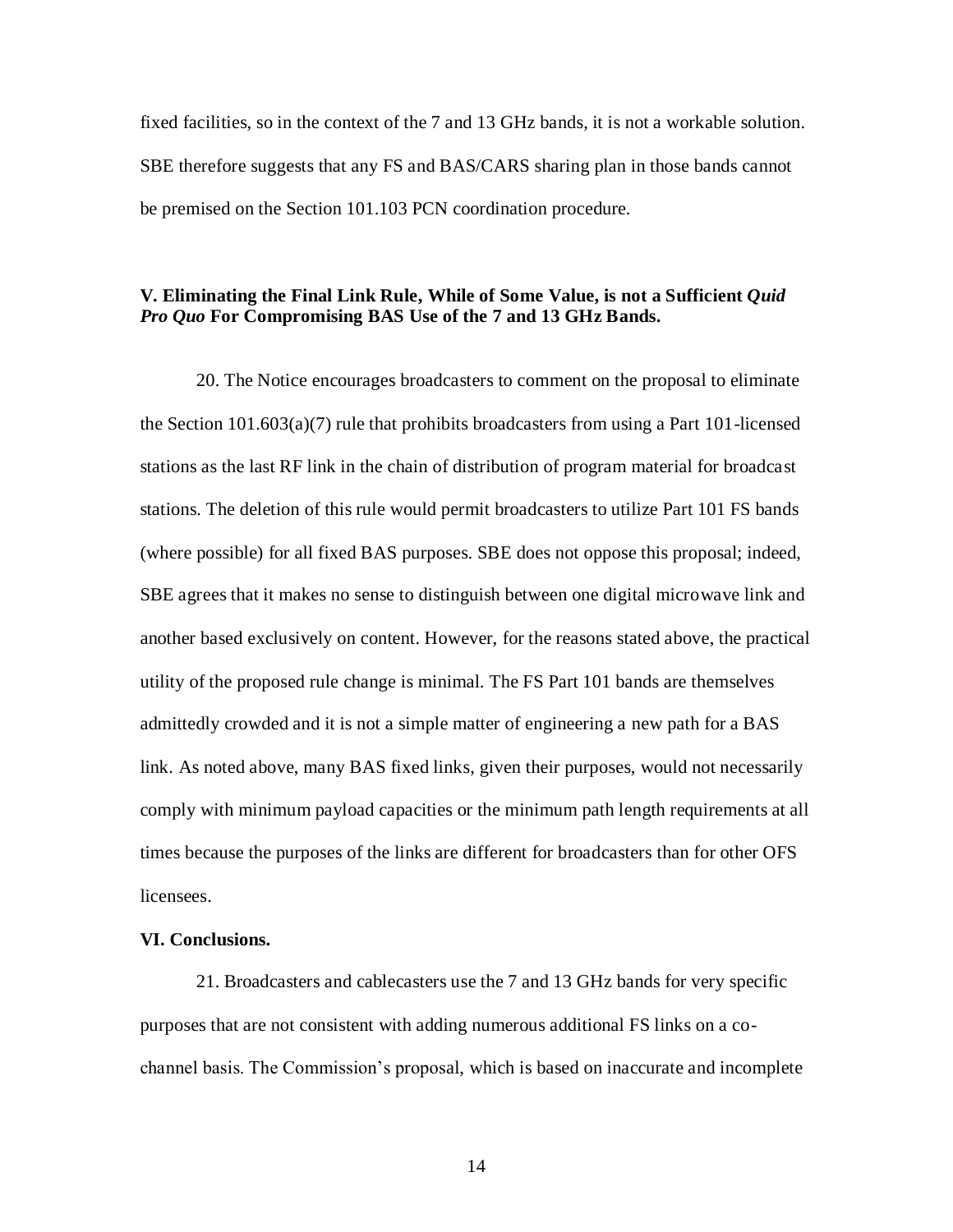data, does not take into account a use which is from a regulatory perspective somewhat "invisible" but which is absolutely critical for broadcast electronic news gathering, broadcast of newsworthy events and sportscasting. The impact of the Commission's proposal on mobile operations and temporary fixed links (portable microwave) in covering video production events, news and sporting events is extensive, and for the future, completely preclusive in any urban, suburban or even small-town markets. Only in the most rural areas, well outside any television markets, and well-away from any news events, is there any capacity to add fixed links to these bands. Even then, interference to the fixed links from temporary fixed BAS and CARS facilities is impossible to predict in advance.

22. If the Commission decides to proceed with this proposal notwithstanding these overwhelming challenges, SBE urges the Commission to avoid relying on the PCN coordination process that it ill-advisedly foist on the Part 74 BAS licensees eight years ago. It is a process that is far inferior to SBE's local market coordination procedure and it simply does not work in bands in which mobile and fixed operations exist on a cochannel basis in the same market. Furthermore, the Commission should not allow the use of smaller (i.e. larger beamwidth) antennas in the 7 and 13 GHz band, as that will clearly contribute to a higher interference potential to fixed BAS receive sites.

23. Finally, nothing in this proceeding should preclude or inhibit the licensing of new TV Pickup stations in the 7 or 13 GHz band. The concept of making new FS and BAS facilities co-equal in priority in these bands is tantamount to a preclusion of all new and likely all incumbent TV pickup operation, because a mobile or temporary fixed facility simply will not be able to protect a FS facility. The rule is therefore ill-advised.